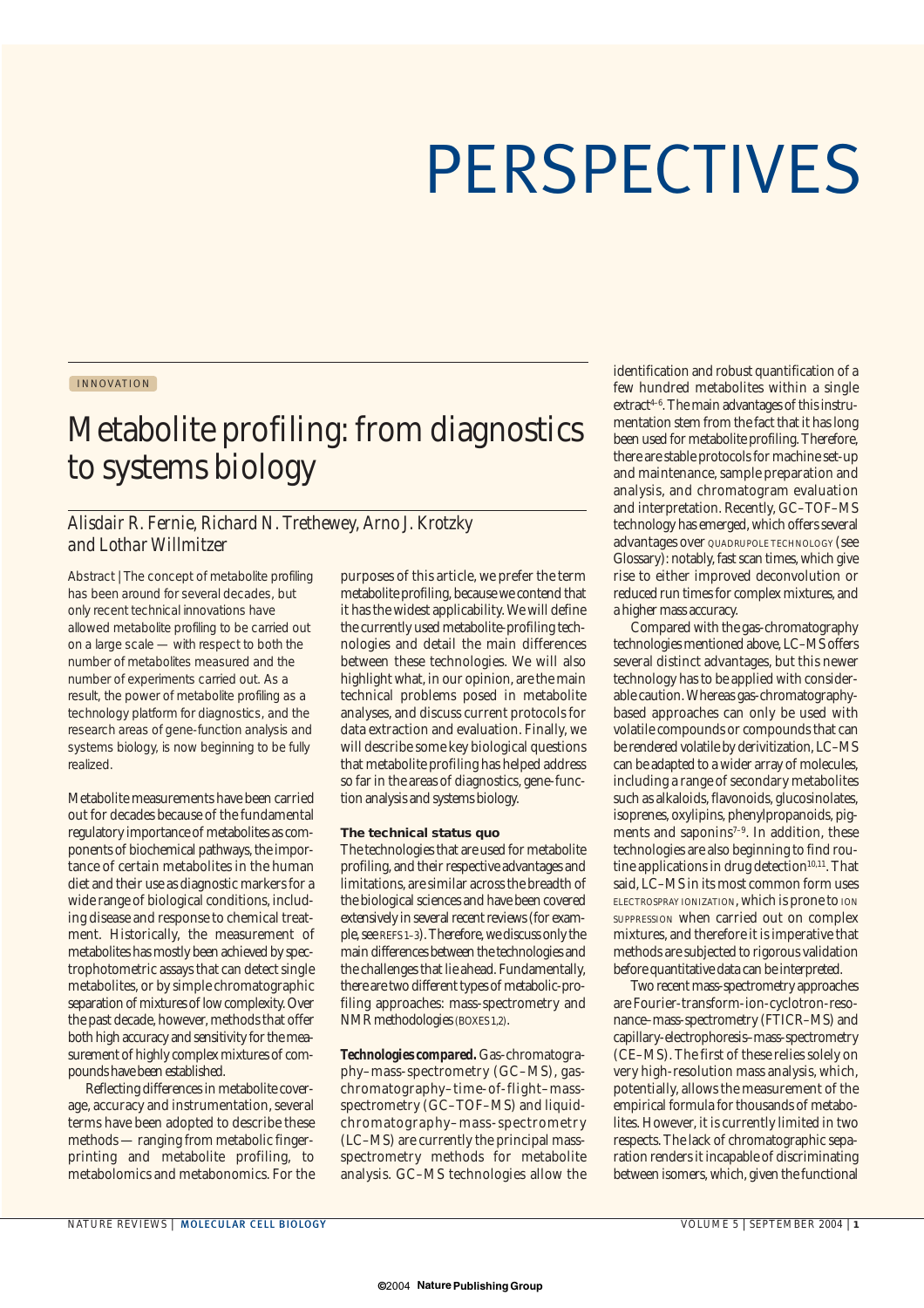

**Mass-spectrometry-based metabolite profiling intrinsically generates large and complex datasets. A typical gas-chromatography–mass-spectrometry (GC–MS) profile of a biological sample contains mass-intensity data from 300–500 analytes in a file of around 20 megabytes. So, it has been a considerable challenge to develop software and algorithms that allow the extraction and quantification of many individual component analytes. Good software has long been widely available for finding anticipated analytes within a chromatographic run and for providing a good integration of the signal. However, there has been recent interest in the application of deconvolution algorithms that provide an electronic separation of component peaks without prior knowledge of these components. The most widely used algorithm in this respect is AMDIS ('automated mass spectral deconvolution and identification system';** REF. 48**, see online links box), and recent studies have looked specifically at deconvolution strategies in the context of metabolite-profiling applications**<sup>49</sup>**.The figure shows a total ion chromatogram of the polar phase of an** *Arabidopsis thaliana* **extract (panel a), and the deconvoluted spectra of a single peak of this chromatogram reveals three metabolite signals that can be clearly discriminated (panel b). As metabolite profiling normally requires the assessment of sample and control data from multiple chromatograms, it is also necessary to develop software that ensures that the correct peak is identified and integrated in each chromatogram**<sup>50</sup>**. In addition, high-throughput operations require software that ensures that the data generated by different machines are comparable. Although steps are being taken to tackle these issues (see** REF. 51**), progress will probably be made through a wider application of chemometric methods**<sup>52</sup>**.GABA,** γ**-aminobutyric acid; m/z, ratio of mass to charge. Figure modified, with permission, from** *Nature Biotechnology* REF. 5**© (2000) Macmillan Magazines Ltd.**

importance of isomers in biology, is an important hindrance. In addition, although this technology is widely discussed, there is, at present, only a single documented report, which failed to provide a robust validation of the methodology<sup>12</sup>. More data are available for CE–MS, which is a highly sensitive methodology that can detect low-abundance metabolites and that provides good analyte separation. CE–MS methods have been rigorously

validated and shown to provide a rich source of metabolic data on over 1,000 metabolites from *Bacillus subtilis* extracts<sup>13</sup>.

The main alternative to mass-spectrometry-based approaches for metabolic profiling is provided by NMR approaches. These methods offer the advantage that, because they have been used for years, they have been subjected to intensive validation, and CHEMOMETRICS that are associated with NMR instrumentation are consequently also well developed. Furthermore, despite limitations in sensitivity and, as a result, severe restrictions in metabolic coverage, the use of NMR is clearly advantageous for certain biological questions (see BOX 2).

*Challenges ahead.*At present, even the combination of a wide range of analytical tools allows us to see only a portion of the total metabolite complement of the cell (FIG. 1). This is largely due to the diversity of cellular metabolites. *Escherichia coli* are estimated to contain  $\sim$  750 metabolites<sup>14</sup>, whereas the total number of metabolites that are present in the plant kingdom has been estimated to be of the order of hundreds of thousands<sup>15</sup>. Current estimates vary greatly, but it seems likely that a typical eukaryotic organism contains between 4,000 and 20,000 metabolites.

However, it is not merely a problem of numbers — the diversity itself yields great complexity because, unlike RNA or proteins, which are composites of highly similar small molecules, the physical and chemical properties of metabolites are highly divergent. This divergence means that there is no single extraction process that does not incur substantial loss to some of the cellular metabolites, let alone a single analytical platform that can measure all metabolites. So, one main problem for the analysis of metabolites is the lack of a totally comprehensive approach. A second problem that needs to be addressed is the high proportion of unknown analytes that is measured in metabolite profiling. Typically, in current GC–MS-based metabolite profiling, a chemical structure has been unambiguously assigned in only 20–30% of the analytes detected<sup>16</sup>. The solutions to both problems will not be rapid and will require successive iterative improvement. Sample pre-processing, such as solid-phase extraction (for example, see REF. 17), and the full integration of a wider range of chemistryspecific measurement platforms could improve metabolite coverage.

In the longer term, new technologies might ameliorate the problem of limited metabolite coverage. However, the level of complexity and other factors, such as the dynamic measurement range that is required, make the development of a single analytical platform that will provide a comprehensive analysis of the cellular metabolome a formidable challenge. The problem of chemical (and biochemical) identification of detected analytes also represents an arduous task. Again, one approach to tackle this problem would be improved instrumentation and protocols. An obvious example of such an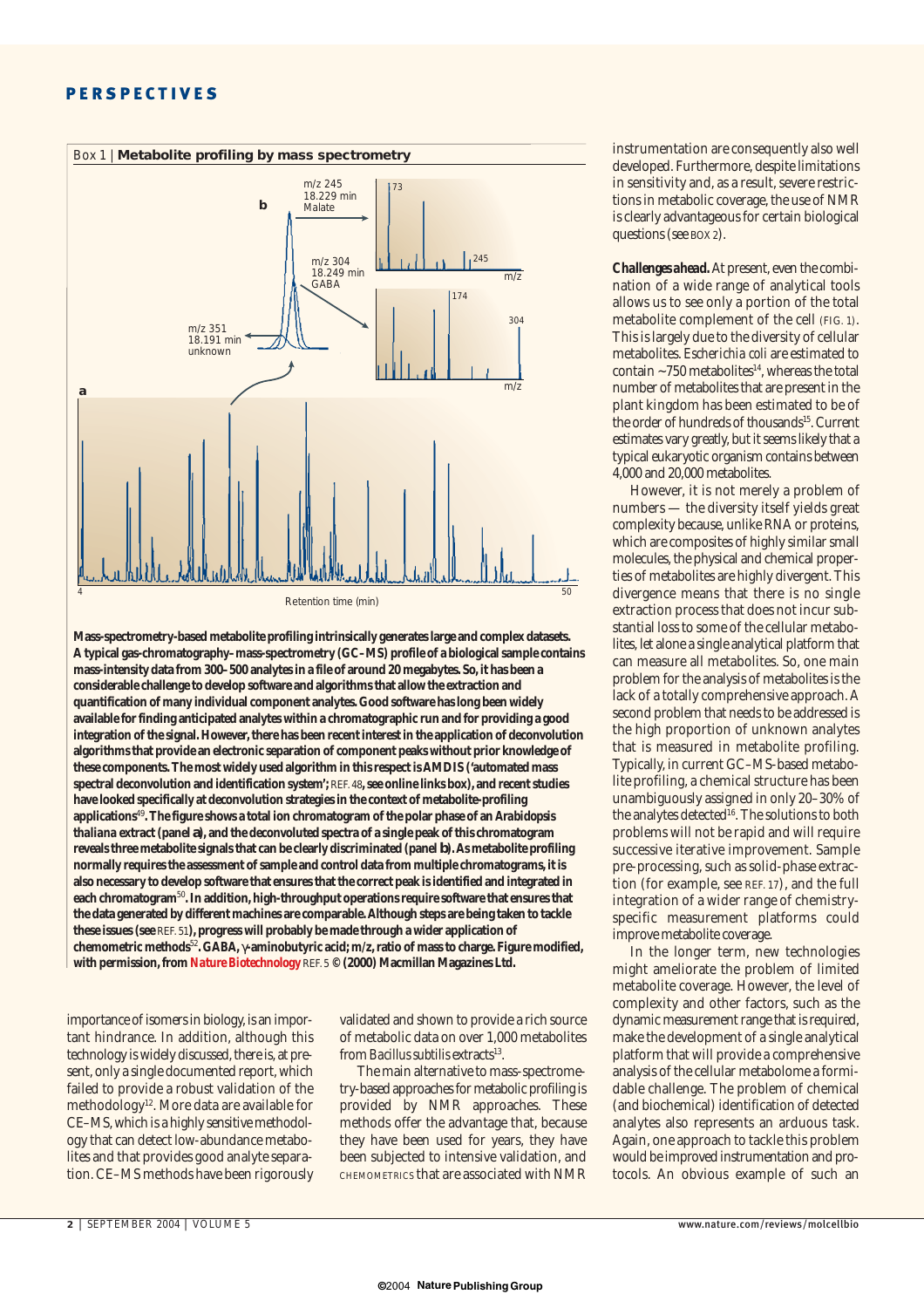approach would be the coupling of chromatography with FTICR–MS. In addition, improvements in multidimensional mass spectrometry and the combination of NMR with mass-spectrometry technologies are likely to substantially increase metabolite coverage.A second approach is extensive fraction collection and empirical structure determination by NMR. Such work will need to be supported by the establishment of standard operating procedures and database resources that are available to the academic community.

#### **Quantitative analyses**

Although measuring the presence or absence of a metabolite in a biological sample is in some cases sufficient — for example, in drug detection or in the SUBSTANTIAL EQUIVALENCE TESTING of foodstuffs17,18 — quantitative analysis is often necessary. As is common practice in transcript and protein profiling, metabolite profiles are often expressed as ratio data compared with a control sample. However, there are also many applications where absolute quantification is required. This is important to allow comparison between different sample types; for example, those that originate from different tissues within an organism. In addition, absolute quantification is important for understanding metabolic networks, as it is necessary for the calculation of atomic balances or for using kinetic properties of enzymes to develop predictive models.

Irrespective of whether data are represented as ratios or as absolute values, there are significant chemical, biological and technical issues associated with achieving a validated quantitative dataset. Great care has to be taken in experimental design and sampling. The chemical and technical methods that are used need to be fully appraised for the intrinsic variability of the system $16,17$  and, ideally, the limits of detection and limits of quantification of each metabolite should be known. This process can be facilitated by the use of standard reference substances, and would ideally involve a full complement of isotopically labelled metabolites. Because of the interdisciplinary nature of these problems, they tend to be underestimated. It will be a challenge for this emerging technology to establish standard operating procedures to avoid the publication of flawed datasets.

Once quantitative datasets have been obtained, there is a wide range of data-analysis strategies that can be pursued with metabolite profiles4,16,19–22.The fundamental approach is,of course, to compare the level of a metabolite between an experimental and a control sample, and to use standard statistics to assess the significance of any differences.These approaches can



**Despite recent improvements in instrumentation, NMR technologies mostly have a lower sensitivity compared with mass-spectrometry methodologies. However, computational analyses and the chemometric software associated with NMR are highly developed. Furthermore, NMR is non-invasive, which can be a particularly important advantage in certain situations. Although recent methodologies that couple NMR to liquid chromatography and solid-phase extraction columns to improve separation and sensitivity have been reported**52,53**, it is unlikely that NMR will ever attain the sensitivity of mass spectrometry. NMR is, however, important in the unequivocal determination of metabolite structures**<sup>54</sup> **and, perhaps owing to its non-invasive nature, is more commonly used in mammalian systems than mass-spectrometry technologies.**

**Perhaps the most powerful example so far of the use of NMR for metabolic profiling is provided by the work of the Nicholson group, who acquired and evaluated proton NMR (1 H-NMR) spectra of human serum**<sup>21</sup>**.They were able to distinguish individuals with coronary heart disease from healthy individuals, and even to assess the severity of the disease. The 600-MHz 1 H-NMR spectra of a healthy patient (panel a) and a patient with severe artheriosclerosis (panel b) are shown. Partial least squares discriminant analysis of the obtained spectra shows the difference between healthy (triangle) and diseased (square) individuals (panel c). This technique is therefore capable of rapid, non-invasive diagnosis of coronary heart disease, and could be used in population screening or in** the testing of ameliorative drug treatments. It is currently undergoing clinical evaluation.  $t_1$  and  $t_2$ represent the combined variance observed across many metabolites (with t<sub>1</sub> representing the most **variable metabolites). These values are used to discriminate between biological samples using analyses that are fundamentally similar to principal component analyses (see Glossary). LDL, lowdensity lipoprotein; VLDL, very-low-density lipoprotein. Figure modified, with permission, from** *Nature Medicine* REF. 21 **© (2002) Macmillan Magazines Ltd.**

then be extended by one dimension to look at the correlative behaviour of individual metabolites across different samples<sup>4</sup>, and such correlative behaviour can be built into networks<sup>23</sup>. However, much recent interest has been focused on grouping approaches for whole profiles, and both SUPERVISED and UNSUPERVISED methods have been used<sup>4,5,22,23</sup>. Working with such large data sets, a direct visualization of the results onto pathways is highly advantageous to support the interpretation of the data $6-8$  (see online links box).

#### **Applications of metabolite profiling**

Improvements in metabolite-profiling technologies have already been effective in addressing biological problems. Until recently, the main applications have been in the area of diagnostics, but now the first applications of metabolite profiling to functional genomics and systems biology have been reported.

*Diagnostics.* Metabolic profiles have been widely used, in conjunction with statistical tools, for diagnosis. One of the first examples of the use of metabolite profiling in diagnostics was the estimation of modes of action of various herbicides<sup>19</sup>. The authors carried out gaschromatography profiling of barley seeds that had been treated with sublethal doses of various herbicides, and compared the profiles obtained with those of untreated plants. This approach could discriminate between known acetyl CoA carboxylase (ACC) and acetolactate synthase (ALS) inhibitors on the basis of a visual comparison of metabolite profiles of plants treated with these herbicides. This indicates that the mode of action of bioregulators might be diagnosed by the analysis of reflective patterns of metabolite composition. Recently, a more sophisticated analysis of the mode of action has been carried out by Ott and colleagues, who used a combination of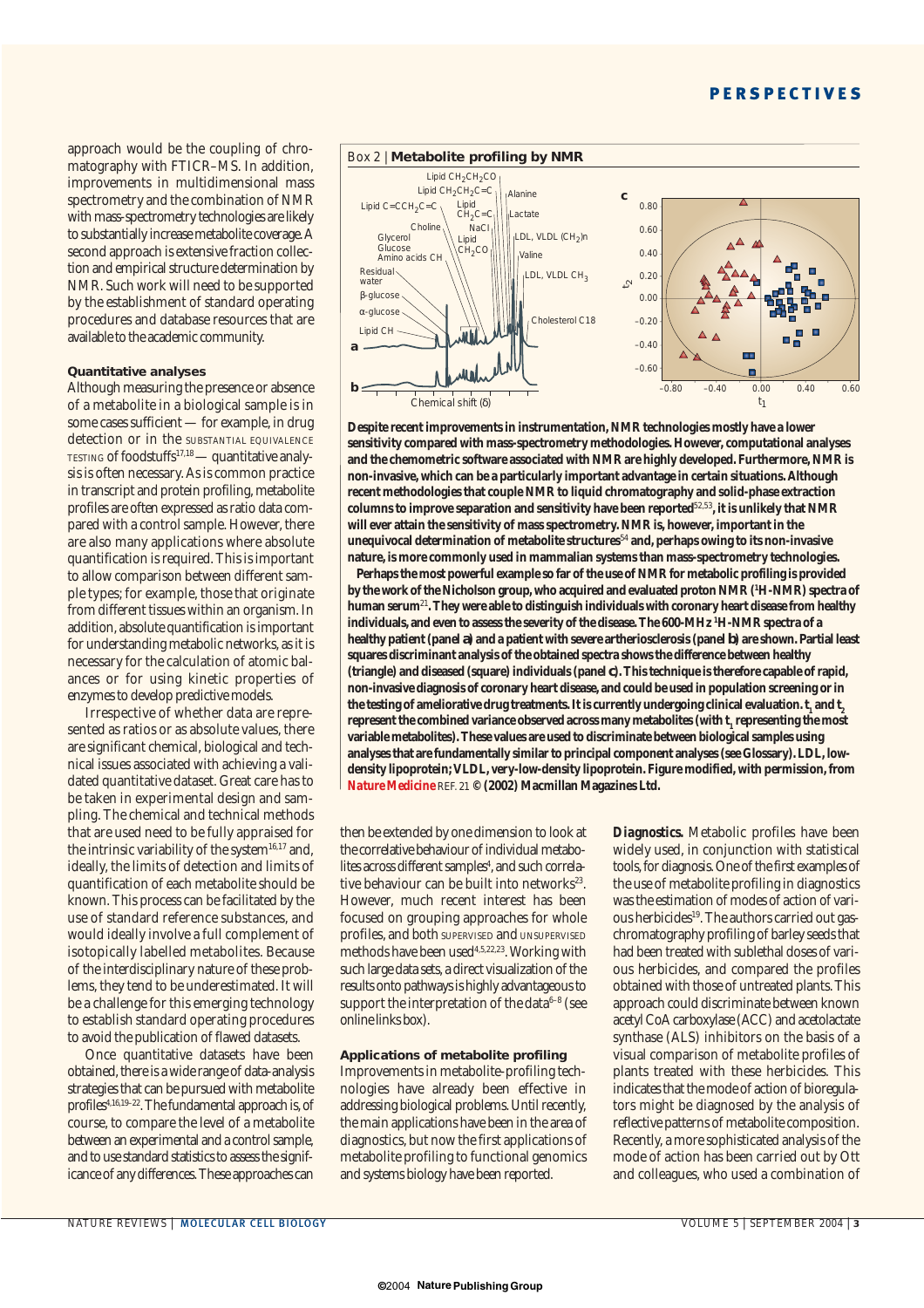

The most sensitive and precise analyses are typically those for single metabolites. Targeted methods for metabolite analysis provide high-quality data on a single class of compounds using dedicated and optimized methods. Broad metabolite profiling provides data for a wide range of chemical classes, but the methods represent a compromise and do not provide the same data quality for all of the metabolites covered. Metabolite-fingerprinting approaches also offer the widest coverage, but profiles, and not metabolite levels, are compared by these approaches, and the methodologies can be subject to artefacts that undermine the quantitative assessment of the data. None of the methodologies alone are sufficient to approach full coverage of a complete metabolome. Data quality encompasses overall sensitivity, accuracy, precision of quantification and metabolite identification rates. ESI–MS, electrospray-ionization–mass-spectrometry; FTICR–MS, Fouriertransform-ion-cyclotron-resonance–mass-spectrometry; GC–MS, gas-chromatography–mass-spectrometry; GC–TOF–MS, gas-chromatography–time-of-flight–mass-spectrometry; HPLC, high-performance liquid chromatography; LC–MS, liquid-chromatography–mass-spectrometry.

NMR-based metabolic profiling and bioinformatics to classify herbicides with unknown modes of action<sup>24</sup>. The statistical analysis of proton NMR (1 H-NMR) spectra has also been effectively used for non-invasive diagnosis of coronary disease<sup>23</sup> (BOX 2).

The use of two statistical tools, HIERARCHICAL CLUSTER ANALYSIS (HCA) and PRINCIPAL COMPONENT ANALYSIS (PCA; both reviewed in REF. 25), in the diagnostic interpretation of metabolite profiling data sets is now widespread. In the plant field, they have been used for the analysis of four different *Arabidopsis thaliana* genotypes<sup>5</sup> and potato genotypes4 . Analysis of the *dgd1* and *sdd1-1* mutants of *A. thaliana*, and their respective wild-type ECOTYPES, showed that there were greater differences between the wild-type ecotypes than those observed between the mutants and their corresponding wild-type controls<sup>5</sup>. These examples, however, represent a much greater range of metaboliteprofiling-based diagnostic approaches. Other examples include NMR studies of the comparative biochemistry of three wild rodents<sup>26</sup>, Fourier-transform infrared spectroscopy (FT–IRS) and direct-injection-electrospraymass-spectrometry analysis of metabolites that are secreted into the growth media of bacterial<sup>27</sup> or yeast mutants<sup>20</sup>. All these studies

were carried out to assess whether genetically divergent individuals could be distinguished from one another on the basis of their metabolite profiles. Another example is the use of mass spectrometry to screen human blood samples for inborn errors of metabolism28. Taken together, metabolite profiling clearly has important applications in the diagnostic characterization and classification of different genetic or environmental conditions.

*Annotation of gene function.* Metabolite profiling provides direct functional information on metabolic phenotypes and indirect functional information on a range of phenotypes that are determined by small molecules; for example, stress tolerance or disease manifestations. Given this, metabolite profiling has potential as a tool for functional genomics<sup>5,20</sup>. The power of *in vitro* biochemical screening for the assignment of an activity to a cDNA has been shown in a ground-breaking study by Martzen *et al.*29. These authors created 6,080 yeast strains, each harbouring a different transgene that encoded a fusion protein, and following expression and purification they subjected each protein to a range of biochemical assays for classification purposes.

More challenging is the use of metabolite profiling to explore gene function *in vivo*30. It has recently been shown that the use of coresponse analysis in yeast (that is, the quantification of the change of several metabolite concentrations relative to the concentration change of one selected metabolite) can reveal the site of action of a gene. In addition, the comparison of metabolite concentrations in known mutants with those in control strains can allow functional gene assignment<sup>31</sup>. It should be noted here, however, that the analysis of the metabolites is carried out on extracts that represent snap-shots of the metabolic status of the organism under investigation. Elegant studies using proteins that were engineered to fluoresce at levels that are proportional to the local concentrations of a target metabolite32 show that *in vivo* quantification of metabolites is possible. However, such studies are time consuming and laborious. A more practical candidate technology might be magnetic resonance imaging (MRI). However, this is currently also restricted in scope, with only a handful of measurable metabolites. In any case, the multiparallel approach of profiling methods provides an immediate insight into the behaviour of the whole metabolic network after modulation of a particular gene function. This provides exciting opportunities for defining gene function at the level of metabolic networks and the overall phenotype in the context of a particular organism.

Gain-of-function analysis is emerging as a particularly powerful approach for functional genomics. For example, the analysis of a gene of known function, a member of the threonine aldolase family, that was introduced into *A. thaliana* both confirmed the expected function and revealed new effects on the metabolic network, including the upregulation of the methionine pathway  $(-2-4-fold)$ increases in homoserine and methionine levels) and the downregulation of the isoleucine pathway (with isoleucine decreasing to 15% of wild-type levels) (R.N.T. and A.J.K, unpublished results). Furthermore, solely on the basis of the metabolic composition, functions can be associated with so far unannotated open reading frames (R.N.T. and A.J.K, unpublished results). In many cases, the effects of overexpression or mutation of a gene can be quite pleiotropic: for example, in the case of the *dgd1* mutant mentioned above<sup>5</sup>, there were significant changes in half of the metabolites analysed. Such complex responses involve interactions among metabolic components and interactions between the metabolic network and the mechanisms of gene and protein expression. However, our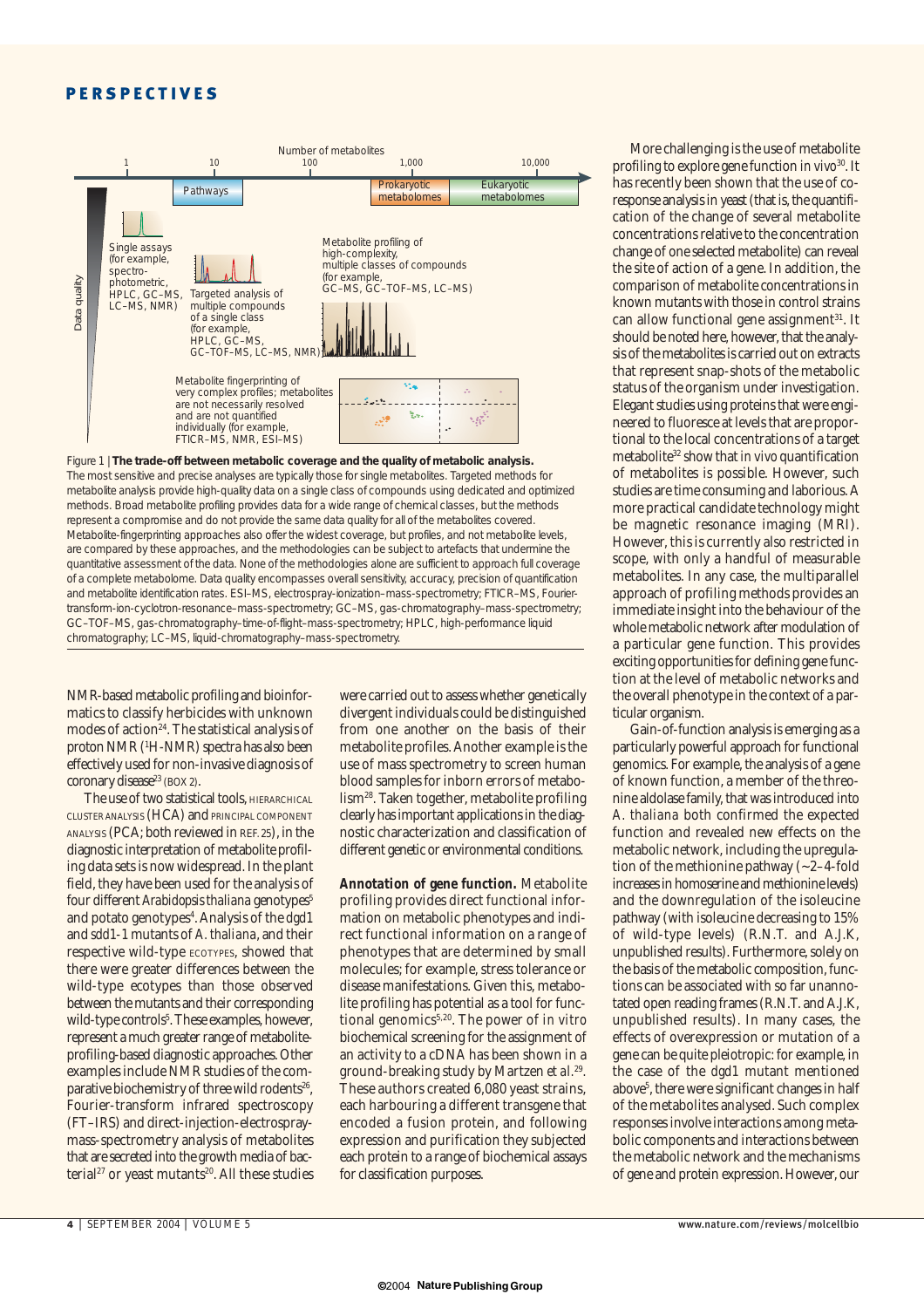knowledge of these interactions is limited at present. It is, however, important that these network behaviours are well understood if the application of functional-genomics information in metabolic-engineering approaches is to be successful (for detailed reviews, see REFS 33,34).

One of the key aspects of metabolite profiling is that it is a technology that can be used in a high-throughput operation. Of all the genomics technologies, metabolite profiling offers one of the best combinations of practical performance and cost per sample. The expression of almost every gene from the yeast and *E. coli* genomes in *A. thaliana*, and subsequent metabolite profiling with GC–MS and liquid-chromatography–tandem-massspectrometry (LC–MS/MS) has recently been achieved (FIG. 2). This approach is deliberately non-biased, with respect to both the choice of gene and the metabolites measured, because of the two objectives; that is, to explore gene function at the level of protein activity, and to explore the consequences of introducing a new protein into the metabolic network. Similar genomic approaches such as the RNA-interference-based systematic functional analysis of the *Caenorhabditis elegans* genome35 will facilitate such large-scale metabolic studies in other species.

The non-biased approach to discovering gene function can be productive. Experience shows that a statistically significant change in the steady-state level of any given metabolite will be triggered by overexpression of 0.1–1.0% of the genes in a genome (conclusions from work represented in FIG. 2; R.N.T. and A.J.K, unpublished results). In some cases, the genes will influence flux directly in a pathway (the theory of metabolic-flux-control analysis implies that small changes in enzyme activity can often lead to large changes in metabolite concentration<sup>36</sup>). In other cases, they might trigger a host of regulatory changes that alter the atomic partitioning or the activity of metabolic networks.

The approach of focusing on individual genes can also be extended to exploring the phenotypic relevance of genome regions. Recently, GC–MS profiling of breeding populations of tomato, wherein genomic segments from the wild tomato species *Lycopersicon pennellii* have been introgressed into the elite cultivated species *L. esculentum*, has been initiated<sup>37</sup>. Once complete, this profiling should allow the identification of several environmentally stable quantitative trait loci and, ultimately, through the study of progressively smaller recombinant introgressions and, finally, map-based cloning, will lead to the identification of genes that



map of the metabolite profiles of the leaves of around 19,000 mature plants including plant lines that each overexpress essentially every gene of the yeast genome (R.N.T. and A.J.K., unpublished results). Most of this map is white, which reflects the fact that overexpression does not result in a change in metabolite content compared with control plants in most cases. Regions of red or blue indicate that the metabolite content is either increased or decreased, respectively, following overexpression. The colour scale is nonlinear and the maximum increases and decreases detected are around 100-fold. A total of 158 metabolites that have derived from both gas-chromatography–mass-spectrometry (GC–MS) and liquidchromatography–tandem-mass-spectrometry (LC–MS/MS) analyses are shown; the chemical identity is known for around 60% of them. The chemical classes covered include amino acids, organic acids, sugars, sugar alcohols, vitamins and pigments. Although the individual metabolite columns can be visually distinguished, the pixel resolution of the image is not sufficient to distinguish the rows (which represent the plants and plant lines). The software that is used to generate the image uses smoothing algorithms to circumvent this limitation. Such datasets provide a rich resource for the identification of novel gene–function relationships and provide a foundation for systems-biology approaches.

#### regulate metabolite content in a species of nutritional significance.

*Systems biology.* Both theoretical and experimental disciplines have seen the emergence of systems-based approaches to biology in the past few years<sup>38-40</sup>. Although historically, the term'systems biology' was applied exclusively to mathematical-modelling strategies (for example, see REF. 40), it is now more widely used, particularly in genomics. Systems-biology studies are typified by a shift from the more traditional reductionist approach towards more holistic approaches, with experimental strategies aimed at understanding interactions across multiple molecular entities. Whereas most of such approaches have focused on transcript and/or protein levels $41,42$ , they are also beginning to include metabolite- and pharmaceutical-based approaches<sup>43-45</sup>.

In addition to the incorporation of metabolite profiling in systems-biology initiatives, the measurement of many metabolites in parallel gives insights into the complex regulatory circuits that underpin metabolism. Initial systems-based approaches that used data from metabolite profiling involved comprehensive correlation analyses between all metabolites that were profiled in potato tubers. These studies showed that most metabolites had little correlation, although some were tightly coregulated and others were nonlinearly related, perhaps indicating that the metabolites involved were linked by an enzyme that is subject to strong metabolic regulation<sup>4</sup>.

Since this initial study, more sophisticated metabolic-network analyses have been undertaken by plotting networks in which the metabolites are represented by nodes that are interconnected by lines that represent the correlative behaviour between the metabolites<sup>44</sup>.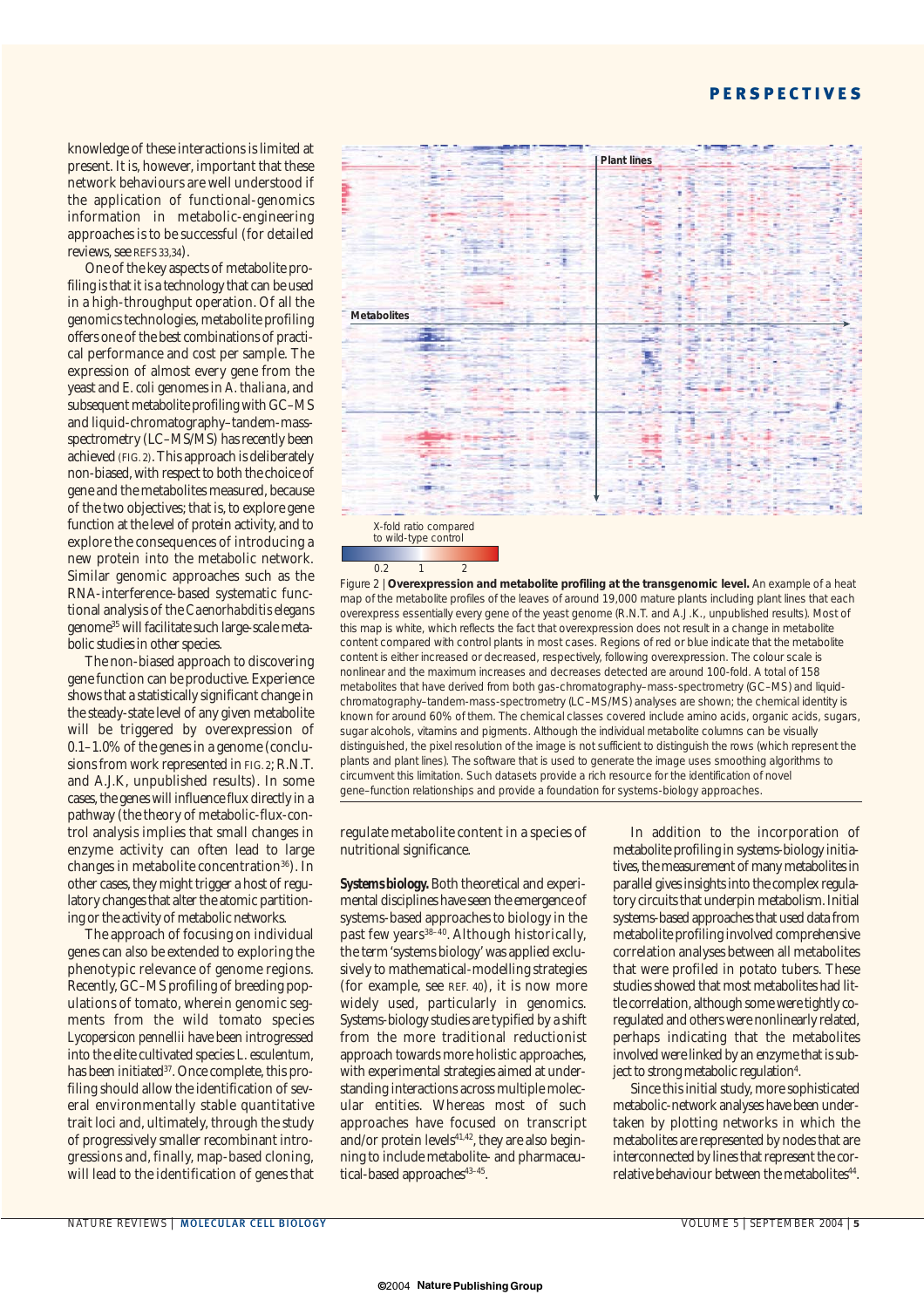#### **Glossary**

#### **CHEMOMETRIC**

The application of statistical and computer methods to data analysis in chemistry and related scientific fields.

#### **ECOTYPE**

The smallest taxonomic subdivision of an ecospecies, which consists of populations that have adapted to a particular set of environmental conditions.

#### ELECTROSPRAY IONIZATION

To analyse compounds effectively by mass spectrometry, they must be ionized in the gas phase. Electrospray is the most widely used atmospheric-pressure ionization technique for the sensitive, comprehensive analysis of polar and ionic compounds. Using electrospray, a strong electric field is applied to the liquid sample stream, which is then nebulized and desolvated with the assistance of a high-temperature gas flow to produce gas-phase ions.

#### HIERARCHICAL CLUSTER ANALYSIS

An agglomerative statistical method that finds clusters of observations within a data set. It allows the grouping of individuals on the basis of the similarity in their properties.

#### ION SUPPRESSION

The common term that is given to a range of phenomena that can occur during the ionization of complex mixtures. An important component of this is the competition between co-eluting compounds for ionization energy, which can lead to varying degrees of ionization of any individual compounds.

In such studies, the actions of a small theoretical metabolic network can be studied on the basis of the strength of correlations between the metabolites that constitute these networks. This approach could therefore be used as an extension to the co-response method mentioned above. However, caution should be exercised here, as this field is still in its infancy and a lack of understanding of protein and transcript networks could lead to premature conclusions. A more comprehensive approach is to measure metabolites, proteins and/or mRNA from the same sample and to assess connectivity across different molecular entities. Preliminary studies have shown that discrimination analysis of *A. thaliana* ecotypes is possible using a combination of protein and metabolite levels<sup>44</sup>. Also, metabolite–transcript correlations from large data sets collected throughout development in wild-type and transgenic tubers engineered to have enhanced sucrose metabolism allows the identification of candidate genes for metabolic engineering 45. In the latter case, the transcript levels of approximately 280 transcripts that showed reproducible changes with respect to control samples were systematically plotted against changes in metabolite levels of paired samples. A total of 517 out of

#### PRINCIPAL COMPONENT ANALYSIS

A statistical tool in which an orthogonal coordinate system, with axes that are ordered in terms of the amount of variance in a dataset, is produced. This allows the separation of individuals on the basis of differences in their properties and can also be used to evaluate the properties that contribute the most to these separations.

#### QUADRUPOLE TECHNOLOGY

A quadrupole mass filter consists of four parallel metal rods. Two opposite rods have a DC voltage and the other two have an AC voltage. The applied voltages affect the trajectory of ions that travel down the flight path that is centred between the four rods, such that only ions of a certain mass-tocharge ratio pass through the quadrupole filter and all other ions are thrown out of their original path. A mass spectrum is obtained by monitoring the ions that pass through the quadrupole filter as the voltages on the rods are varied.

#### SUBSTANTIAL EQUIVALENCE TESTING

The concept of substantial equivalence embodies the idea that organisms that are used as foods or as food sources can serve as a basis for comparison when assessing the safety of human consumption of a food or food component that has been modified or is new.

#### SUPERVISED GROUPING APPROACH A method that requires training with known data sets in

which the types of groups expected are predefined before being applied to experimental data.

#### UNSUPERVISED GROUPING APPROACH

A method that does not require training with known data sets and that generates groups on the basis of the data structure in the experimental data.

the 26,616 possible pairs showed significant correlation (at the *P* < 0.01 level). Although some of these correlations were already known, most of the significant correlations were new and included the identification of several strong correlations between genes and nutritionally important metabolites. In the medical field, metabolite data are also beginning to be used within the broader context of systems biology (for example, see REFS 11,43). In addition, transcript profiling has been used in parallel with the metabolite profiling of a limited number of metabolites to aid the metabolic engineering of the production of medicinally important polyketides in *Aspergillus terreus* 46. Further work is required before mechanistic links can be identified on the basis of such data sets. This would then facilitate the use of profiling data sets in more sophisticated network analyses.

#### **Concluding remarks**

With respect to the technology of metabolite profiling, the number of metabolites that can be detected and quantified with current technologies represents the main limitation. In analogy to the isotope-coded affinity tag (ICAT) methodology from proteomics $47$ , the availability of a full complement of isotopically

labelled standard substances could greatly aid metabolite quantification. In addition, further progress is required to determine the chemical identity of peaks that can be determined with metabolite-profiling methods.

The use of metabolic profiling as a diagnostic tool is, to a large extent, independent of the aforementioned limitations and, as a result, the field has developed more rapidly. By contrast, the application of metabolite profiling to gene-function analysis and the development of systems biology depends, to a large extent, on technological improvements. Given the fact that the phenotype of any biological system is largely determined by its metabolite composition, the future development of metabolite-profiling technologies is of crucial importance to biomedical research.

*Alisdair R. Fernie and Lothar Willmitzer are at the Department of Molecular Physiology, Max-Planck-Institute for Molecular Plant Physiology, Am Mühlenberg 1, 14476 Golm, Germany.*

*Richard N. Trethewey and Arno J. Krotzky are at metanomics GmbH and Co KGaA, and metanomics Health GmbH, Tegeler Weg 33, 10589 Berlin, Germany.*

> *Correspondence to A.R.F. e-mail: fernie@mpimp-golm.mpg.de* doi:10.1038/nrm1451

- 1. Harrigan, G. G. & Goodacre, R. (eds). *Metabolic Profiling: Its Role in Biomarker Discovery and Gene Functional Analysis* (Kluwer Academic, Boston, 2003).
- 2. Fiehn, O. Metabolomics. The link between genotype and phenotype. *Plant Mol. Biol.* **48**, 155–171 (2002).
- 3. Kell, D. B. Metabolomics and systems biology: making sense of the soup. *Curr. Opin. Microbiol.* **7**, 296–307 (2004).
- 4. Roessner, U. *et al.* Metabolite profiling allows comprehensive phenotyping of genetically or environmentally modified plant systems*. Plant Cell* **13**, 11–29 (2001).
- 5. Fiehn, O. *et al.* Metabolite profiling for plant functional genomics. *Nature Biotech.* **18**, 1157–1161 (2000).
- 6. Halket, J. M. *et al.* Deconvolution gas chromatography mass spectrometry of urinary organic acids. Potential for pattern recognition and automated identification of metabolic disorders. *Rapid Commun. Mass Spectrom.* **13**, 279–284 (2003).
- 7. Aharoni, A. *et al.* Terpenoid metabolism in wild type and transgenic *Arabidopsis* plants. *Plant Cell* **15**, 2866–2884  $(2003)$
- 8. Swart, P. J. *et al.* HPLC-UV atmospheric-pressure ionisation mass-spectrometric determination of the dopamine-D2 agonist N-0923 and its major metabolites after oxidative metabolism by rat liver, monkey liver and human liver microsomes. *Toxicology Methods* **3**,
- 279–290 (1993). 9. Matuszewski, B. K., Constanzer, M. L. & Chavez-Eng, C. M. Strategies for the assessment of matrix effect in quantitative bioanalytical methods based on HPLC-MS/MS. *Anal. Chem.* **75**, 3019–3030 (2003).
- 10. Plumb, R. S. *et al.* Use of liquid chromatography/time-offlight mass spectrometry and multivariate statistical analysis shows promise for the detection of drug metabolites in biological fluids. *Rapid Commun. Mass Spectrom.* **17**, 2632–2638 (2003).
- 11. Watkins, S. M. & German, J. B. Metabolomics and biochemical profiling in drug discovery and development.
- *Curr. Opin. Mol. Ther*. **4**, 224–228 (2002). 12. Aharoni, A. *et al.* Nontargeted metabolome analysis by use of Fourier transform ion cyclotron mass spectrometry. *OMICS* **6**, 217–234 (2002).